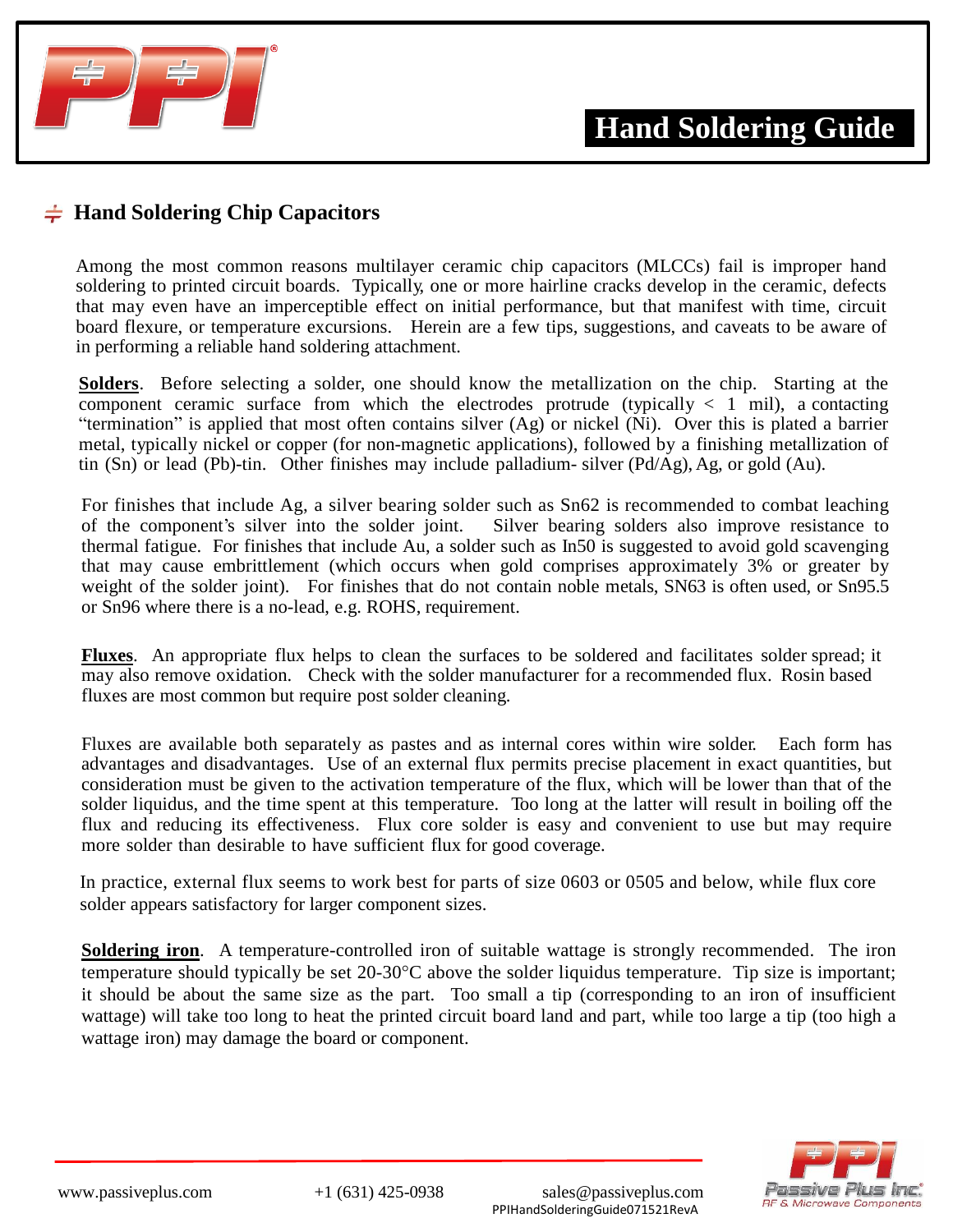

## $\frac{1}{2}$  **Soldering Procedure**

The initial consideration is which end of the capacitor to solder first. The choice can generally be decided by recognizing that it is desirable to minimize the heat flowing directly through the component. Thus, it is best to start from the end that has the poorest heat conduction (equals highest thermal resistance) to a heat sink. (Were one to start from the opposite end, a good heat path would have been created through the capacitor to the heat sink when one soldered the second joint.) If it is not apparent which land has the poorer connection to a heat sink, begin with the one having the smallest area.

Follow these steps in soldering:

1. Pre-heat the substrate. Where possible, it is very desirable to gradually pre-heat the substrate, e.g. on a hotplate, to about 30°C below the solder liquidus temperature. Two steps are usually sufficient: Start the hotplate at a temperature about halfway to the desired pre-heat temperature, place the board on it and wait till the board temperature stabilizes, then increase the hotplate temperature to the desired final preheat value.

2. Pre-" tin" the traces. Select one of the PC board lands and clean it with isopropyl alcohol. If the solder you are using does not contain its own flux, place a small quantity of flux on the land, and a small amount of solder into the flux. (A razor may be used to cut a tiny custom preform from solid wire.) Place the iron on the printed circuit trace adjacent to the flux (but not touching) and heat the land until the solder melts into a flat, shallow pool. Remove the iron, then clean off any remaining flux with isopropyl alcohol. Repeat the procedure for the second land, then add fresh flux and a fresh solder preform (if not using flux-core solder) to each tinned land. (The preform should have sufficient mass to create a proper fillet – see step  $5$  – on the component.)

3. Pick up the component with either a hand tweezer or vacuum tweezer. (Stainless steel or ceramic- tipped tweezers are preferred.)

4. Place the component so that it straddles the circuit board lands, and make sure it lies flat on the board. As shown in **Fig. 1**, **Do not touch the component directly with the soldering iron**. Rather, touch the iron to the land adjacent to the capacitor until the solder begins to flow; then move the iron slowly toward the component.

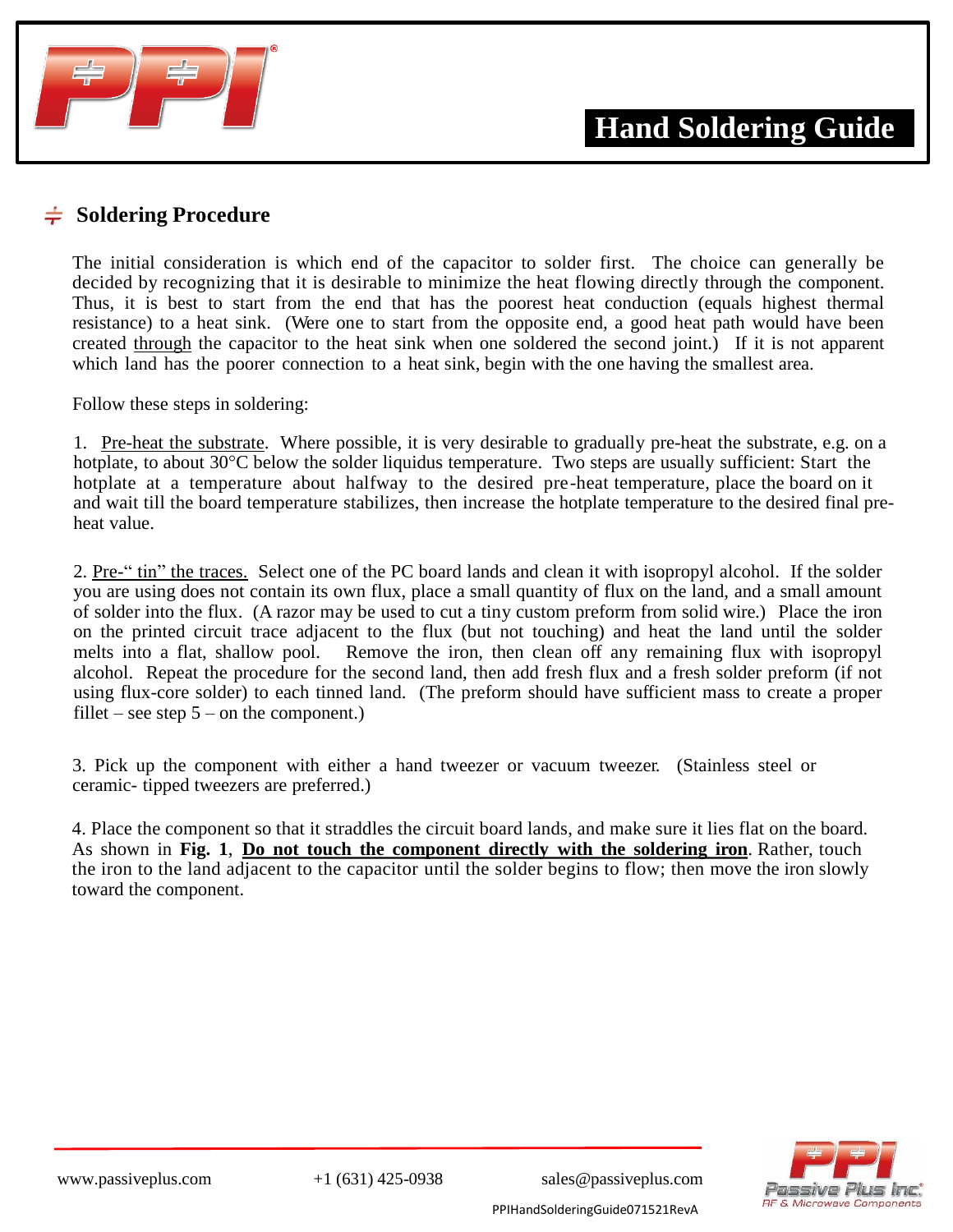



5. When a fillet forms, remove the iron. As shown in **Fig. 2**, solder fillets should occupy about 25-40% of the component's height, have a concave profile, and be free of peaks and voids.

6. Repeat steps 1-5 for the second joint, then let the board cool gradually to room temperature. Use isopropyl alcohol to remove any residual flux from each joint.



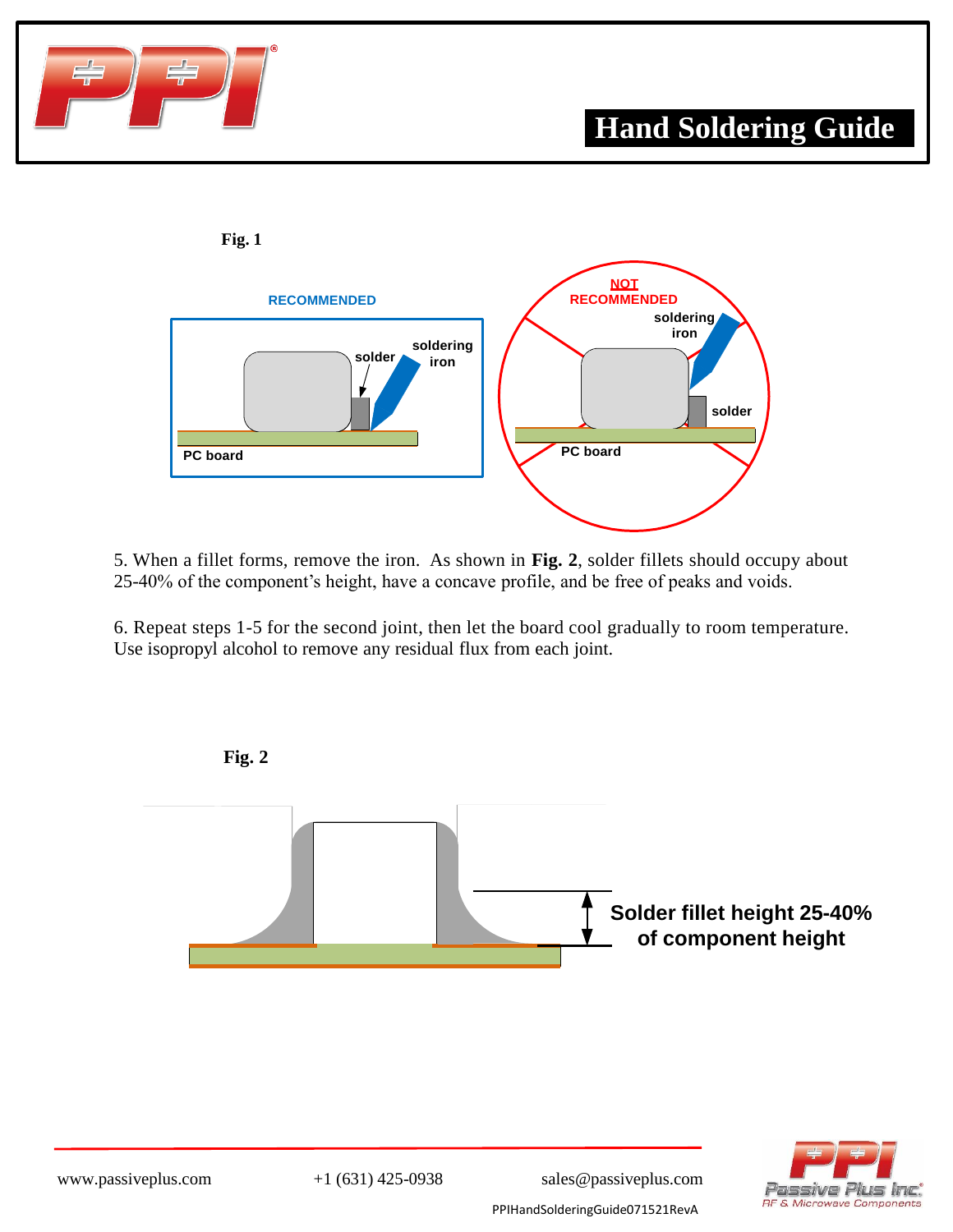

## **Wave Soldering**

When sudden heat is applied to the elements, the mechanical strength of the components should decrease because remarkable temperature change can cause deformity of components inside. Also, long soldering time or high soldering temperatures, result in leaching by the external electrodes, causing poor adhesion or a reduction in capacitance value due to loss of contact between electrodes and end termination.

In order to avoid mechanical damage in the elements, preheating should be requested for both of the components and the PCB board. Preheating conditions are given in the table below. It is requested to keep the temperature gap between the soldering and the elements surface (.T) as small as possible.

When elements are submerged in solvent after mounting, be sure to maintain the temperature gas  $(T)$ between the element and solvent within the range shown in the table below.

Do not apply the flow soldering to capacitors not listed in the table below.



| <b>Chip Capacitor</b> | 01005/0201/0402/0603/0505/0805 |
|-----------------------|--------------------------------|
| Preheating            | ∧T≤150°C                       |

PPI does not recommend flow soldering for its 1111P/1111C, 2225P/2225C, 3838P/3838C.



www.passiveplus.com +1 (631) 425-0938 sales@passiveplus.com PPIHandSolderingGuide071521RevA